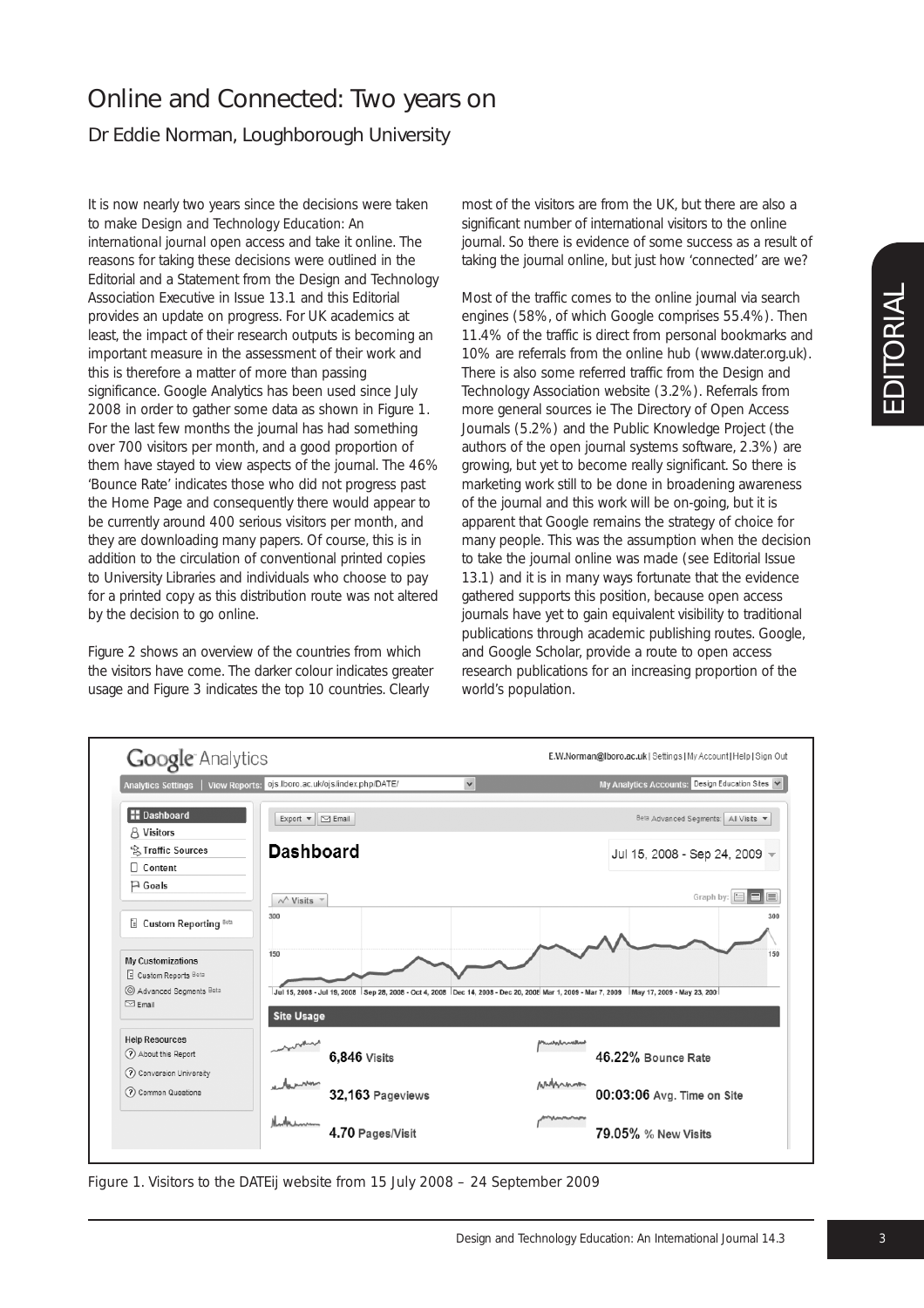

*Figure 2. An overview of the countries from which the online visitors have come*

|                | Detail Level: Country/Territory %         | Visits $\downarrow$ | Pages/Visit            | Avg. Time on<br>Site | % New Visits            | Bounce Rate                |
|----------------|-------------------------------------------|---------------------|------------------------|----------------------|-------------------------|----------------------------|
| $\mathbf{1}$   | United Kingdom                            | 3,355               | 4.76                   | 00:02:56             | 73.35%                  | 45.48%                     |
| $\overline{2}$ | <b>United States</b>                      | 691                 | 4.04                   | 00:02:13             | 91.03%                  | 54.85%                     |
| 3.             | Australia                                 | 323                 | 4.90                   | 00:03:39             | 85.14%                  | 40.87%                     |
| $\overline{4}$ | Singapore                                 | 210                 | 6.10                   | 00:05:00             | 78.57%                  | 35.71%                     |
| 5.             | India                                     | 187                 | 5.70                   | 00:04:25             | 77.54%                  | 39.04%                     |
| 6.             | Malaysia                                  | 117                 | 6.68                   | 00:05:29             | 85.47%                  | 47.01%                     |
| $\overline{7}$ | Canada                                    | 110                 | 3.11                   | 00:01:55             | 96.36%                  | 50.91%                     |
| 8              | Hong Kong                                 | 108                 | 3.46                   | 00:01:53             | 31.48%                  | 76.85%                     |
| 9              | New Zealand                               | 107                 | 5.52                   | 00:05:11             | 82.24%                  | 28.97%                     |
| 10.            | South Africa                              | 106                 | 3.71                   | 00:03:08             | 93.40%                  | 37.74%                     |
|                | Filter Country/Territory:<br>containing V | Go                  | Go to:<br>$\mathbf{1}$ | Show rows:           | $\checkmark$<br>10<br>۰ | $1 - 10$ of 128 $\sqrt{4}$ |

*Figure 3. The top 10 countries for visitors to the online journal*